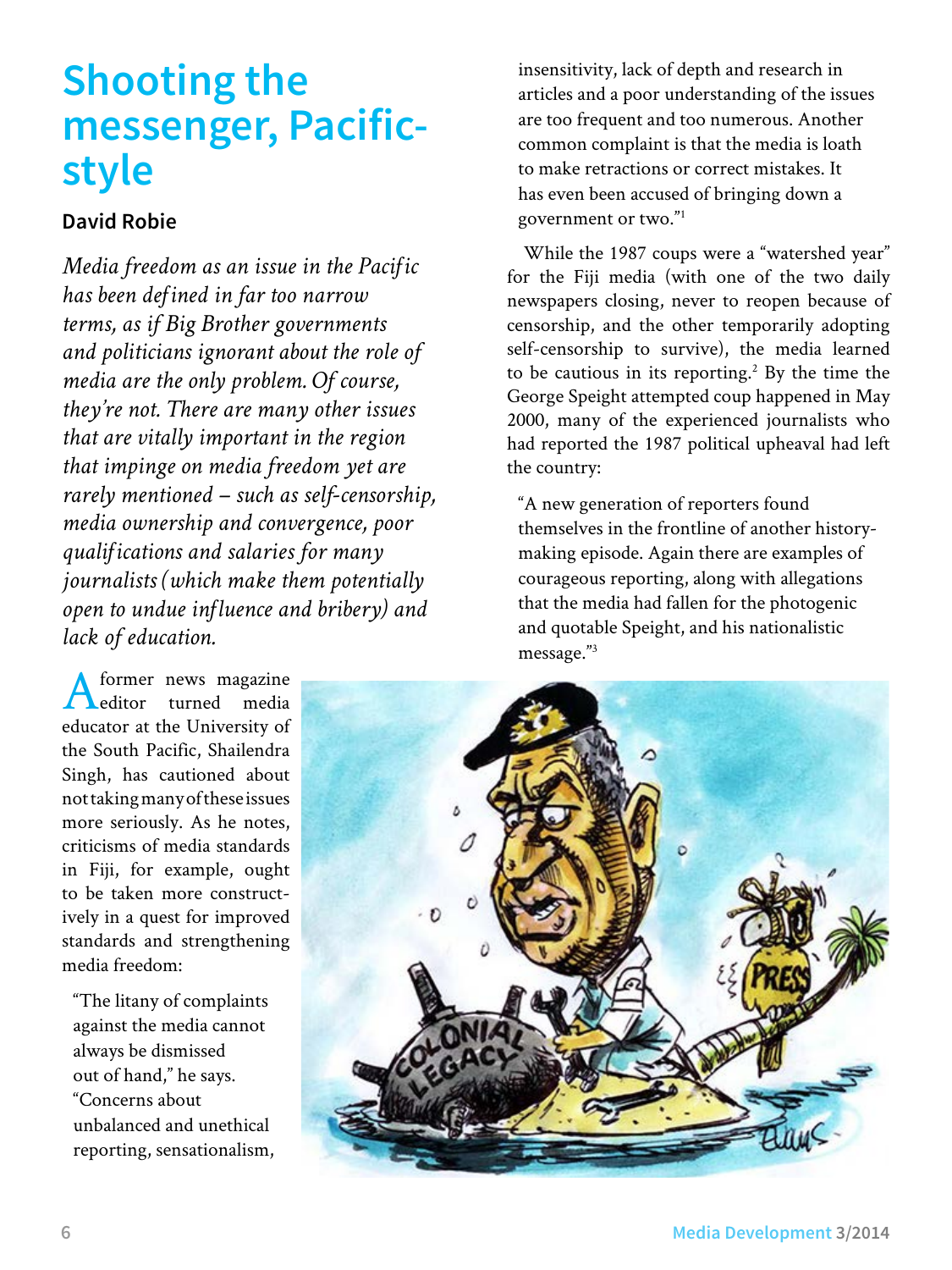By the time of the 2006 coup by Commodore Voreqe Bainimarama, the nationalist and indigenous paramountcy rhetoric had vanished. Instead, this coup was claimed to be a "'clean up' campaign against corruption and racism" that the military commander alleged had become entrenched under the leadership of elected Prime Minister Laisenia Qarase, a former banker who rose to political power after the Speight putsch due to Bainimarama's patronage.4

The Bainimarama regime was just as critical of the media as the ousted democratic governments. Self-censorship by the media was replaced by the longest sustained censorship regime of any Pacific country, imposed when the 1997 Constitution was abrogated at Easter 2009. Failure by the Fiji Media Council to get its own house in order led first to a deeply flawed media "review" by Hawai'ibased former Fiji academic Dr Jim Anthony commissioned by the Fiji Human Rights Commission amid controversy, and then the imposition of the notorious *Fiji Media Development Decree 2010*. 5 Two *Fiji Times* publishers (Evan Hannah in 2008 and Rex Gardner in January 2009) and the *Fiji Sun*'s Russell Hunter (in 2008) were deported.

Although the Bainimarama regime never succeeded in closing *The Fiji Times* in a cat-and-mouse game, as it undoubtedly wished, the government did manage to force the Australian-based owner News Limited (a subsidiary of Rupert Murdoch's News Corporation) to sell the newspaper to the local Motibhai Group in 2010. Chief editor Netani Rika, long a thorn in the side of the regime, and deputy editor Sophie Foster were also ousted and replaced with a more compliant editorship by Fred Wesley.

#### **A change of direction**

It was a refreshing change from the usual back-slapping and we-can-do-no-wrong rhetoric by media owners to hear comments from people such as the then Fiji Human Rights Commission director, Dr Shaista Shameem, and media and politics lecturer Dr Tarcisius Kabutaulaka at a University of the South Pacific seminar marking World Press Freedom Day (WPFD) on 3 May 2002.

Shameem wants a higher educational standard

for Pacific journalists. In her view the region's journalists need to know far more about history, politics, sociology, philosophy and the sciences.<sup>6</sup>

"Anyone can learn the technical skills of journalism – that's the easy part," she says. "The hard part is to understand the worlds that you are writing about. My definition of a good journalist is someone with such in-depth understanding of the issues that the words, though simply written, virtually leap out from the page."

Solomon Islander Kabutaulaka, who has written widely as a columnist as well as critically examining the profession of journalism, raises the issue of media monopolies: "This raises the questions such as: Who controls or owns the media? Whose interests do they represent?" he asks. "In the world of globalisation and with the advent of the internet we must realise that a variety of media does not always mean a variety of sources."

Kabutaulaka also wonders whether Pacific media provide "adequate information that will enhance democracy". As he points out, "it is not an impartial medium. Rather, many [in the media] also have vested interests."

One of the problems in the region is that there is virtually no in-depth reportage of the media itself. While some sections of the media attempt valiantly to ensure power is accountable, there is little reflection about the power of the media. In fact, there is little media accountability to the public – nothing comparable to ABC Television's *Media Watch* in Australia, or TVNZ7's *Media7*  (later TV3's *Media3*) in New Zealand, and Radio New Zealand's *Mediawatch* to keep news organisations on their toes. Most media councils are rubber stamps for their media members with little proactive action.

Most are "struggling for relevance" to the rapidly changing digital industry, according to a PAC-MAS-funded review of national media councils in 2013.<sup>7</sup> "They are politically and financially challenged to continue to uphold their advocacy role for a plural, independent and professional media ... A new generation of graduates and younger media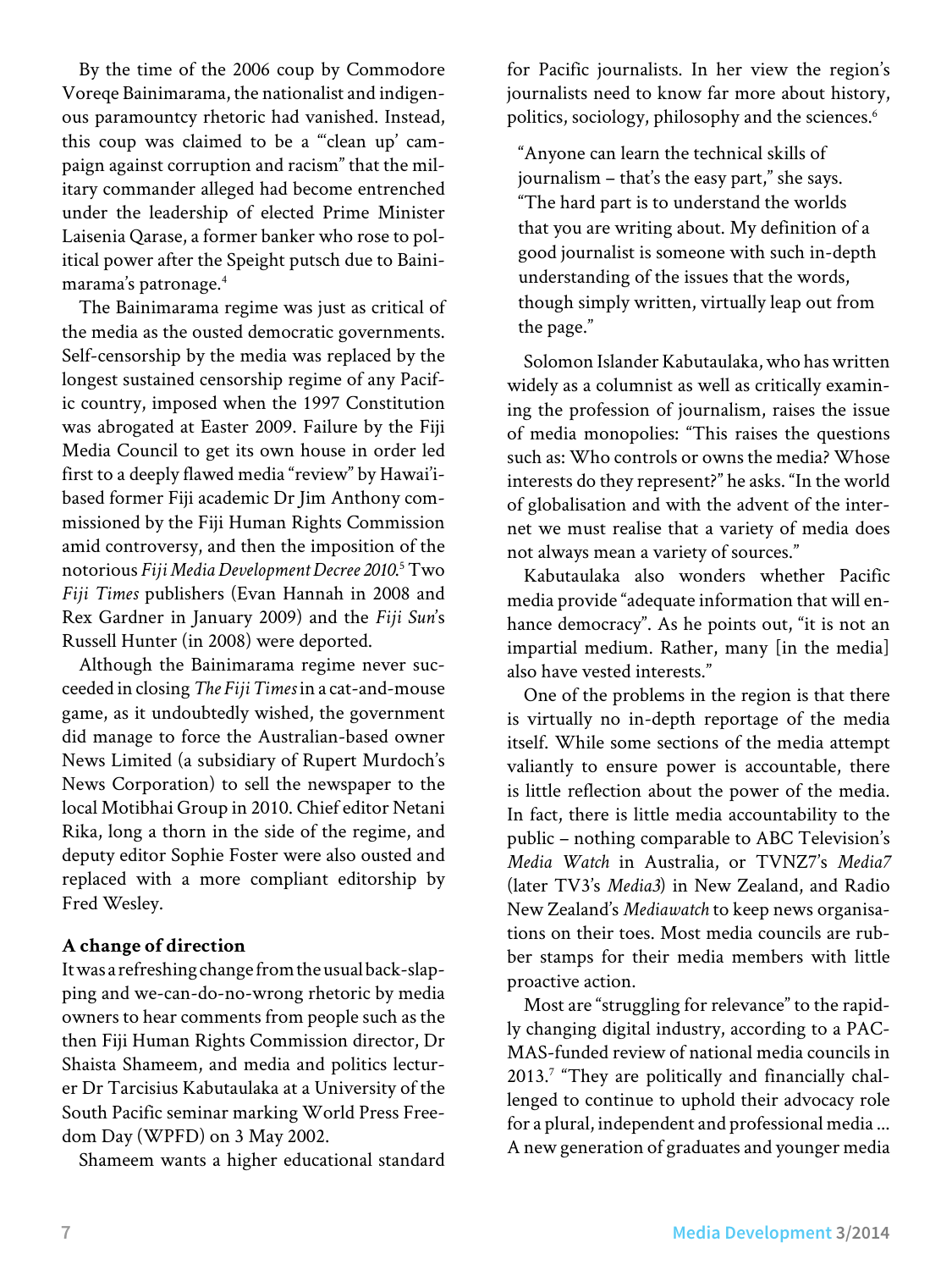practitioners … is challenging the ineffectiveness of media associations in several countries."8

### **Call for an independent Pacific Islands journalists' network**

Many challenges lie ahead in "navigating the future" of Pacific Islands media. In my experience, while there are a number of Pacific Islands media organisations and workshops around the region, rarely do they acknowledge the remarkable growth in the past few years of New Zealand-based Pacific media, both vernacular and English-language. Quality and informative programmes such as *Tagata Pasifika* on Television New Zealand and the Pacific Radio Network, the magazine *Spasifik*, and newspapers such as *Taimi `o Tonga*, which is now based back in Tonga, are just some examples.

There is a need for an independent Pacific Islands journalists' network which nurtures and develops their needs and there is a need for more



# Đ  $\mathbf{O}$ G

Pacific Islands journalists working in the mainstream media in Australia and New Zealand. This is especially so in this age of globalisation. The large attendance at the inaugural Pacific Islands Media Association (PIMA) conference at AUT University in Auckland in October 2001, and subsequent conferences, was testimony to this. The establishment of the Apia-based Pasifika Media Association (PASIMA) resource website in 2010 is another example.<sup>9</sup>

However, more than a decade on, PIMA is now struggling to retain this leadership role in New Zealand and also needs to be more involved in the region in support of its sister and brother journalists. There is a vital need for a greater plurality of media voices and education if freedom of speech and the press are to flourish in the Pacific.

The late New Zealand High Commissioner to Fiji, Tia Barrett, made an important statement about indigenous issues and journalism at the University of the South Pacific journalism awards presentation in Suva during November 2000, which riled the military-installed regime:

"What is difficult to accept in this dialogue on indigenous rights is the underlying assumption that those rights are pre-eminent over other more fundamental human rights. This just cannot be so, not in today's world ... Nowhere is it written in any holy scripture that because you are indigenous you have first rights over others in their daily rights. You should be respected and highly regarded as an indigenous person, but respect is earned not obtained on demand."10

As Tia Barrett said, information would make the difference in the process of cultural change for Pacific Islanders in the face of globalisation to improve people's lives. This is where the journalist plays a vitally important role, always bearing in mind the needs of the people and their thirst for knowledge.

Since the fourth coup on 5 December 2006 by Commodore (now Rear Admiral) Voreqe Bainimarama, press freedom has been on a downhill slide in Fiji culminating in the draconian *Fiji Media*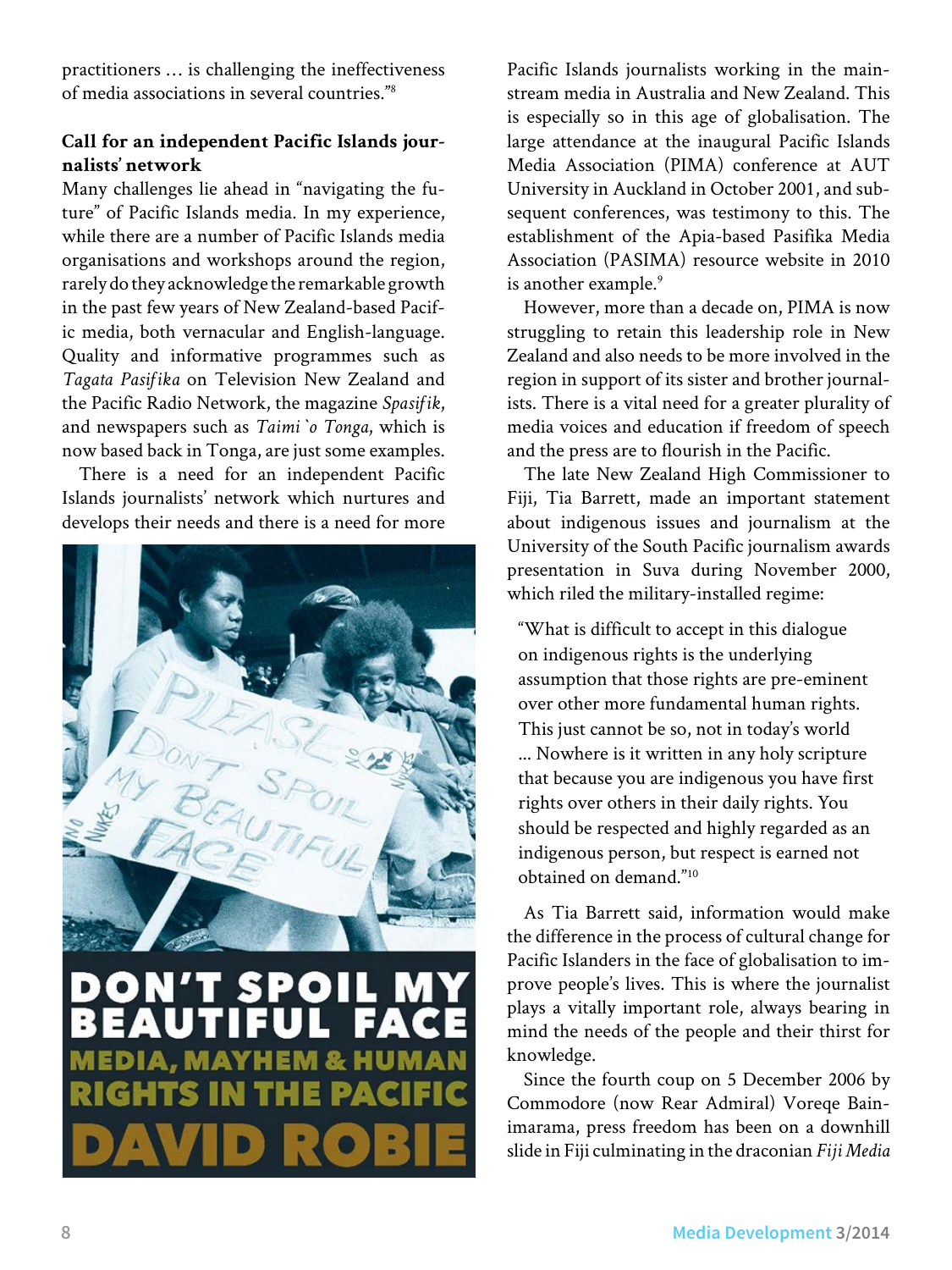*Industry Development Decree 2010*. Although formal military censorship virtually ended later at the start of 2012, Freedom House's annual media freedom report in 2013 said the harsh penalties under the decree – such as FJ\$1000 fines or up to two years in jail for journalists and up to FJ\$100,000 for organisations breaching the law – had "deterred most media from criticising the regime".

Defenders of the regime claim there is "freedom



who ran an investigative journalism course for Fiji Television during 2012:

"I stressed the coverage of controversial stories on issues of national importance that, if produced, would be banned under Fiji's *Public Emergency Regulations* (PER) – an edict issued in April 2009 that placed censors in newsrooms – and the *Media Industry Development Decree 2010*, a vaguely worded law that criminalises anything government

deems is "against the public interest or order". Under *PER*, overt censorship as well as self-censorship became routine at Fiji Television in 2009, in stark contrast to the openness and independence of the newly launched Fiji TV whose reporters I trained in the 1990s. Until *PER* was lifted in January 2012, military censors arrived at Fiji TV's newsroom daily at 2pm and 5pm to suppress stories deemed "political" or "critical of government". The arrest of reporters and confiscation of videotapes led swiftly to self-censorship in a de-

moralised newsroom."13

In October 2013, the regime banned foreign journalists, media trainers and freelancers, and aid donors offering training from Fiji unless they were registered and sought approval from the state-run MIDA.14 The self-censorship climate also impacted on academic freedom. At the University of the South Pacific in 2011, one of its most eminent professors, economist and former National Federation Party MP Dr Wadan Narsey, was gagged and ultimately forced out of the academy.15

Lamenting in one of his prolific columns that the Fiji media was no longer a genuine watchdog, Narsey added: "The real weakness in Fiji's media industry currently is that Fiji's media owners are not 'dedicated independent media companies', but corporate entities with much wider business interests which are far more valuable to the media owners than their profits from their media assets."<sup>16</sup> He was later gagged<sup>17</sup> from giving an

of the press" and it is the media editors who are failing to take advantage of the freedom that they have. New director of the Fiji Media Development Authority (MIDA), Matai Akauola, former general manager of the Pacific Islands News Association (PINA), said in a Radio Australia *Pacific Beat* interview: "In the last few years, we haven't taken anyone to task, so that speaks for itself … We even have clauses in the new Constitution that have provisions for free media in Fiji. So for us everything is open to the media …"11

But in February 2013, *The Fiji Times* was fined FJ\$300,000 and the editor given a suspended jail term for contempt of court for a news report critical of the Fiji judiciary published by the New Zealand *Sunday Star-Times* in 2011.12 While this was not related to the decree, the harsh penalty added to a "chilling" climate for media, echoed by the experience of commentators on the ground such as US journalism professor Robert Hooper